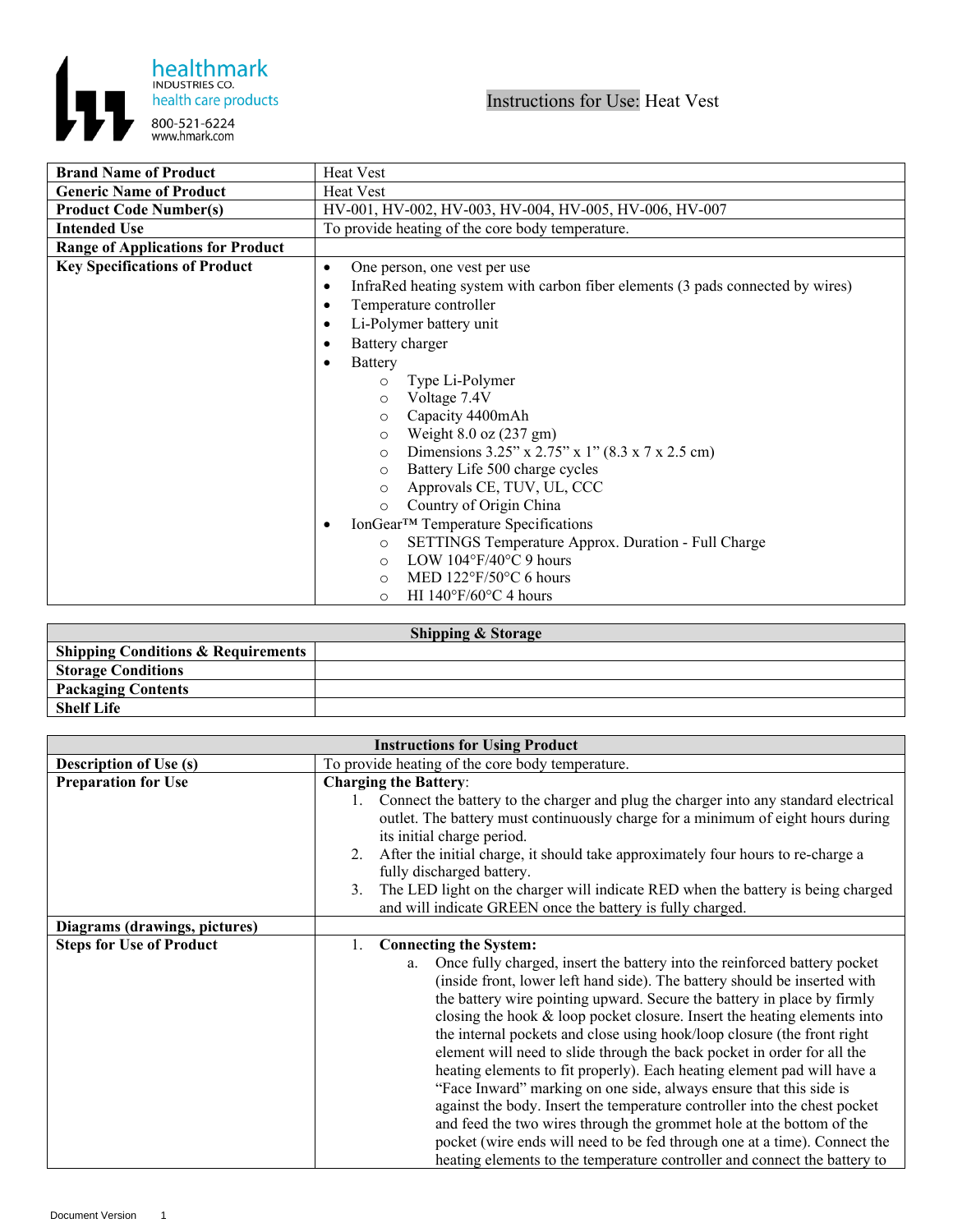|                                          | the temperature controller. Tuck any excess wires into the pocket behind<br>the battery.<br>Using the Battery Powered Heating Vest or Jacket:<br>2.<br>After connecting your IonGear system, access the temperature controller<br>a.<br>in the chest pocket. Push the "ON/OFF" button to turn on the system (the<br>temperature will default to MED). Adjust the temperature settings by<br>pressing the LOW, MED & HI buttons found on the temperature<br>controller. You should feel warmth from the heating elements $1 - 2$<br>minutes after turning on your system.<br><b>Re-charging the Battery:</b><br>3.<br>a. Remove the battery from the vest, connect it to the charger and plug the<br>charger into any standard electrical outlet. Charging is complete once the<br>LED on the charger indicates green.                                                                                                                                                                                                                                                                   |
|------------------------------------------|-----------------------------------------------------------------------------------------------------------------------------------------------------------------------------------------------------------------------------------------------------------------------------------------------------------------------------------------------------------------------------------------------------------------------------------------------------------------------------------------------------------------------------------------------------------------------------------------------------------------------------------------------------------------------------------------------------------------------------------------------------------------------------------------------------------------------------------------------------------------------------------------------------------------------------------------------------------------------------------------------------------------------------------------------------------------------------------------|
| <b>Interpretation of Results</b>         |                                                                                                                                                                                                                                                                                                                                                                                                                                                                                                                                                                                                                                                                                                                                                                                                                                                                                                                                                                                                                                                                                         |
| <b>Contraindications of Test Results</b> |                                                                                                                                                                                                                                                                                                                                                                                                                                                                                                                                                                                                                                                                                                                                                                                                                                                                                                                                                                                                                                                                                         |
| <b>Documentation</b>                     | 1-year product warranty                                                                                                                                                                                                                                                                                                                                                                                                                                                                                                                                                                                                                                                                                                                                                                                                                                                                                                                                                                                                                                                                 |
| <b>Special Warnings and Cautions</b>     | Read and follow all "Operating Instructions" prior to using this product.<br>$\bullet$<br>Stop using this product immediately if it becomes damaged or is found to be<br>defective.<br>Do not attempt to disassemble the battery unit, temperature controller or heating<br>$\bullet$<br>elements. If the battery unit, temperature controller or heating element is broken,<br>cracked or ruptured, avoid contact with skin and discard immediately.<br>In the event of contact with skin, mouth or eyes, flush immediately with cold<br>$\bullet$<br>water and consult a physician.<br>Do not place heating elements directly on the skin, during sleeping, with infants,<br>on frostbite or on desensitized skin as this may cause irritation or burns.<br>Discontinue use immediately if InfraRed Heating Elements become uncomfortably<br>hot. Keep out of reach of children.<br>Do not use this product if battery unit, temperature controller or heating elements<br>will be directly exposed to water or wet conditions.<br>Remove all electronics when washing the Heat Vest. |
| <b>Disposal</b>                          |                                                                                                                                                                                                                                                                                                                                                                                                                                                                                                                                                                                                                                                                                                                                                                                                                                                                                                                                                                                                                                                                                         |

| <b>Reprocessing Instructions</b>            |                                                                                                                                                                                                           |
|---------------------------------------------|-----------------------------------------------------------------------------------------------------------------------------------------------------------------------------------------------------------|
| <b>Point of Use</b>                         |                                                                                                                                                                                                           |
| <b>Preparation for Decontamination</b>      |                                                                                                                                                                                                           |
| <b>Disassembly Instructions</b>             |                                                                                                                                                                                                           |
| <b>Cleaning - Manual</b>                    | To clean the Heating Elements, Battery, Temperature Controller and/or Charger,<br>wipe with a dry cloth.                                                                                                  |
| <b>Cleaning – Automated</b>                 | To wash this product, remove all system components from the garment.<br>$\bullet$<br>Machine wash the 100% polyester fleece vest (garment only) in cold water and<br>$\bullet$<br>tumble dry on low heat. |
| <b>Disinfection</b>                         |                                                                                                                                                                                                           |
| <b>Drying</b>                               |                                                                                                                                                                                                           |
| <b>Maintenance, Inspection, and Testing</b> |                                                                                                                                                                                                           |
| <b>Reassembly Instructions</b>              |                                                                                                                                                                                                           |
| Packaging                                   |                                                                                                                                                                                                           |
| <b>Sterilization</b>                        |                                                                                                                                                                                                           |
| <b>Storage</b>                              | Store the battery/controller in a cool, dry area.<br>$\bullet$<br>Avoid extended exposure to direct sunlight. Re-charge after long periods of non-<br>use.                                                |
| <b>Additional Information</b>               |                                                                                                                                                                                                           |

| <b>Related Healthmark Products</b>     |                                     |
|----------------------------------------|-------------------------------------|
| <b>Other Product Support Documents</b> | PPE Brochure, PPE Price List        |
| <b>Reference Documents</b>             |                                     |
| <b>Customer Service Contact</b>        | Healthmark Industries Company, Inc. |
|                                        | 18600 Malyn Blvd.                   |
|                                        | Fraser, MI 48026                    |
|                                        | 1-586-774-7600                      |